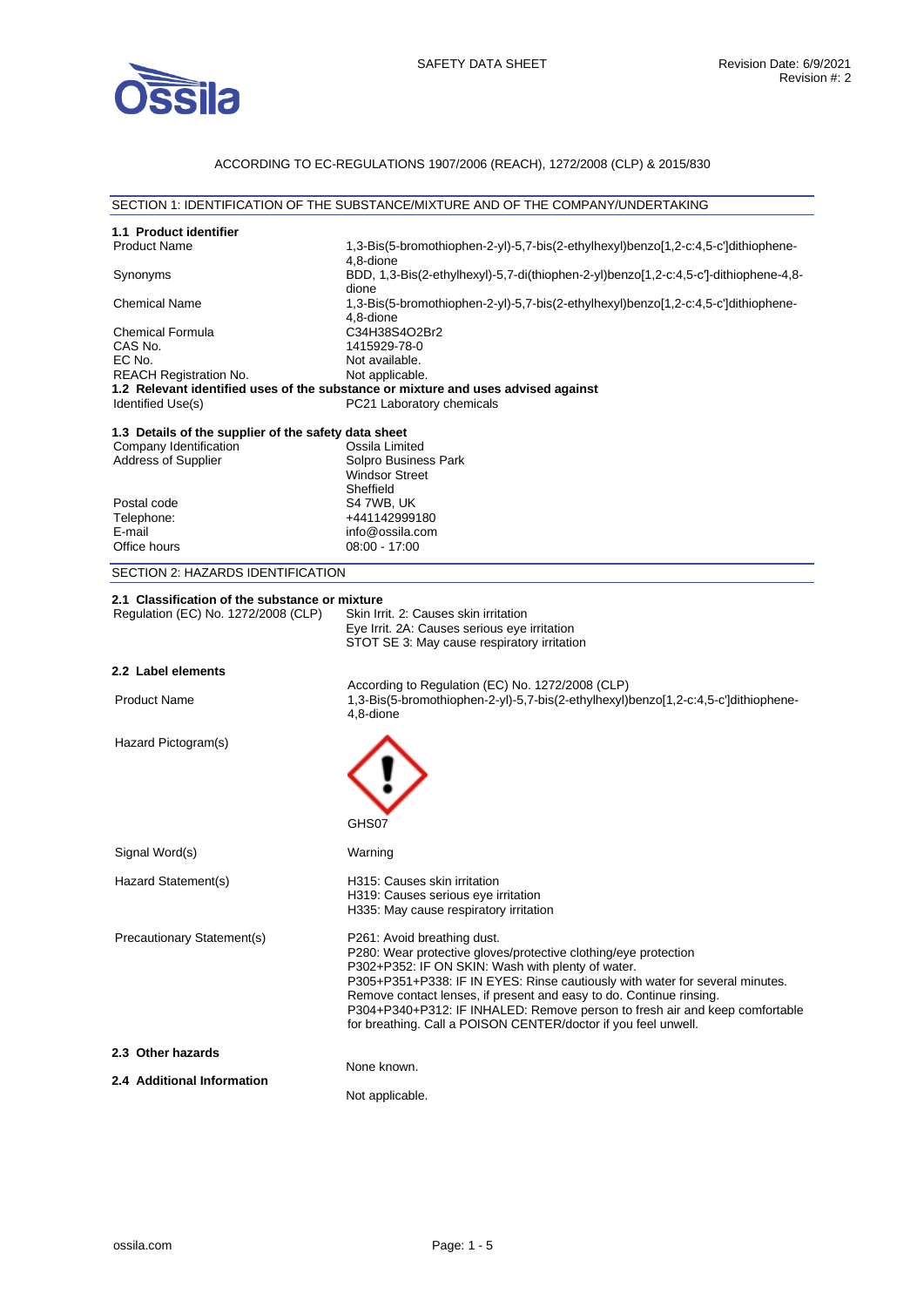

## SECTION 3: COMPOSITION/INFORMATION ON INGREDIENTS

| 3.1 Substances                                                                 |                                                                              |      |                                                                                       |
|--------------------------------------------------------------------------------|------------------------------------------------------------------------------|------|---------------------------------------------------------------------------------------|
| HAZARDOUS INGREDIENT(S)                                                        | CAS No.                                                                      | %W/W | Hazard Statement(s)                                                                   |
| 1,3-Bis(5-bromothiophen-2-yl)-5,7-bis(2-                                       | 1415929-78-0                                                                 | 100  | Skin Irrit. 2 H315                                                                    |
| ethylhexyl)benzo[1,2-c:4,5-c']dithiophene-                                     |                                                                              |      | Eye Irrit. 2A H319                                                                    |
| 4,8-dione<br>3.2 Mixtures                                                      |                                                                              |      | STOT SE 3 H335                                                                        |
| Not applicable.                                                                |                                                                              |      |                                                                                       |
| SECTION 4: FIRST AID MEASURES                                                  |                                                                              |      |                                                                                       |
|                                                                                |                                                                              |      |                                                                                       |
| 4.1 Description of first aid measures<br>Inhalation                            |                                                                              |      |                                                                                       |
|                                                                                | advice/attention if you feel unwell.                                         |      | Remove person to fresh air and keep comfortable for breathing. Get medical            |
| <b>Skin Contact</b>                                                            |                                                                              |      | Rinse skin with water. If skin irritation occurs, get medical advice/attention.       |
| Eye Contact                                                                    |                                                                              |      | Rinse cautiously with water for several minutes. Remove contact lenses, if present    |
|                                                                                | and easy to do. Continue rinsing.                                            |      |                                                                                       |
| Ingestion<br>4.2 Most important symptoms and effects, both acute and delayed   | Rinse out mouth with water. Get medical advice/attention if you feel unwell. |      |                                                                                       |
|                                                                                |                                                                              |      | SECTION 11: Most important symptoms and effects, both acute and delayed               |
| 4.3 Indication of any immediate medical attention and special treatment needed |                                                                              |      |                                                                                       |
|                                                                                | Treat symptomatically.                                                       |      |                                                                                       |
| SECTION 5: FIREFIGHTING MEASURES                                               |                                                                              |      |                                                                                       |
| 5.1 Extinguishing media                                                        |                                                                              |      |                                                                                       |
| Suitable Extinguishing media                                                   | As appropriate for surrounding fire.                                         |      |                                                                                       |
| Unsuitable extinguishing media                                                 | As appropriate for surrounding fire.                                         |      |                                                                                       |
| 5.2 Special hazards arising from the substance or mixture                      |                                                                              |      |                                                                                       |
| 5.3 Advice for firefighters                                                    | May decompose in a fire, giving off toxic and irritant vapours.              |      |                                                                                       |
|                                                                                |                                                                              |      | Fire fighters should wear complete protective clothing including self-contained       |
|                                                                                | breathing apparatus.                                                         |      |                                                                                       |
| <b>SECTION 6: ACCIDENTAL RELEASE MEASURES</b>                                  |                                                                              |      |                                                                                       |
|                                                                                |                                                                              |      |                                                                                       |
| 6.1 Personal precautions, protective equipment and emergency procedures        |                                                                              |      | Provide adequate ventilation. Wear protective clothing as per section 8.              |
| 6.2 Environmental precautions                                                  |                                                                              |      |                                                                                       |
| Avoid release to the environment.                                              |                                                                              |      |                                                                                       |
| 6.3 Methods and material for containment and cleaning up                       |                                                                              |      |                                                                                       |
|                                                                                |                                                                              |      | Sweep up spilled substance but avoid making dust. Use vacuum equipment for            |
|                                                                                | local, state or national legislation.                                        |      | collecting spilt materials, where practicable. Dispose of contents in accordance with |
| 6.4 Reference to other sections                                                |                                                                              |      |                                                                                       |
|                                                                                | See Also Section 8, 13.                                                      |      |                                                                                       |
| SECTION 7: HANDLING AND STORAGE                                                |                                                                              |      |                                                                                       |
| 7.1 Precautions for safe handling                                              |                                                                              |      |                                                                                       |
|                                                                                |                                                                              |      | Avoid breathing dust/aerosols. Use only in a well-ventilated area. Wear protective    |
|                                                                                | clothing as per section 8.                                                   |      |                                                                                       |
| 7.2 Conditions for safe storage, including any incompatibilities               |                                                                              |      |                                                                                       |
|                                                                                | Store in a well-ventilated place. Keep container tightly closed.             |      |                                                                                       |
| Storage temperature<br>Storage life                                            | Ambient.                                                                     |      |                                                                                       |
| Incompatible materials                                                         | Light sensitive. Store in the dark.<br>None known.                           |      |                                                                                       |
| 7.3 Specific end use(s)                                                        |                                                                              |      |                                                                                       |
|                                                                                | Not known. See Section: 1.2.                                                 |      |                                                                                       |
| SECTION 8: EXPOSURE CONTROLS/PERSONAL PROTECTION                               |                                                                              |      |                                                                                       |
| 8.1 Control parameters                                                         |                                                                              |      |                                                                                       |
|                                                                                |                                                                              |      |                                                                                       |

8.1.1 Occupational Exposure Limits

No Occupational Exposure Limit assigned.

| Occupational Exposure Limits                |         |            |                             |            |                           |      |
|---------------------------------------------|---------|------------|-----------------------------|------------|---------------------------|------|
| SUBSTANCE.                                  | CAS No. | LTEL (8 hr | LTEL (8 hr                  | STEL (ppm) | STEL (mg/m <sup>3</sup> ) | Note |
|                                             |         | TWA ppm)   | $TWA$ mg/m <sup>3</sup> $)$ |            |                           |      |
| 1,3-Bis(5-bromothiophen-2-yl)- 1415929-78-0 |         |            |                             |            |                           |      |
| $5,7-bis(2-ethylhexyl)benzo[1,2-]$          |         |            |                             |            |                           |      |
| c:4,5-c']dithiophene-4,8-dione              |         |            |                             |            |                           |      |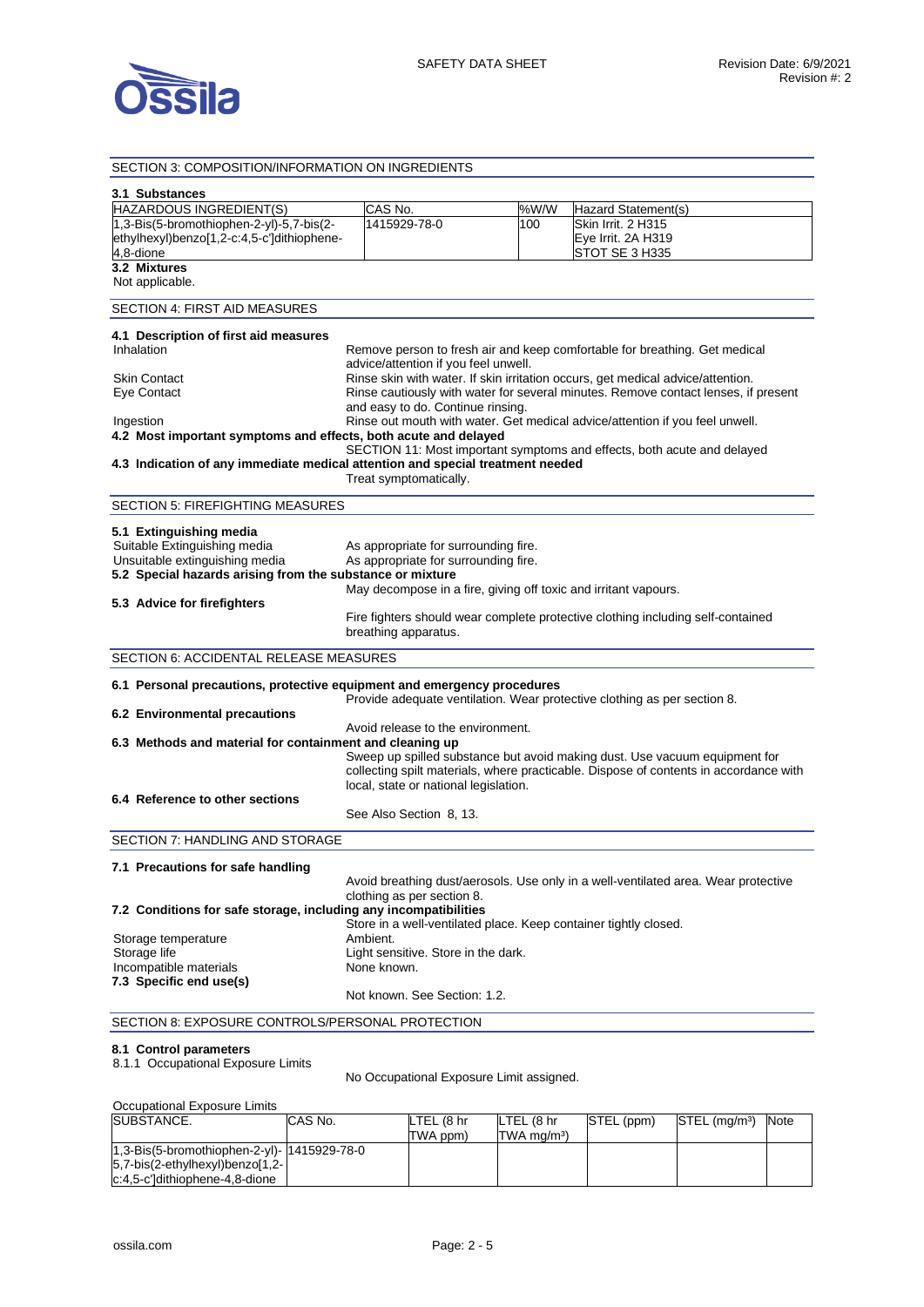

| Region<br>EU<br>United Kingdom | Source<br>EU Occupational Exposure Limits<br>UK Workplace Exposure Limits EH40/2005 (Third edition, published 2018) |                                                                                                                |  |
|--------------------------------|---------------------------------------------------------------------------------------------------------------------|----------------------------------------------------------------------------------------------------------------|--|
| 8.2 Exposure controls          | 8.2.1. Appropriate engineering controls                                                                             | Ensure adequate ventilation. A washing facility/water for eye and skin cleaning<br>purposes should be present. |  |
|                                | 8.2.2. Personal protection equipment<br>Eye Protection                                                              | Wear eye protection with side protection (EN166).                                                              |  |
|                                | Skin protection                                                                                                     | Wear protective clothing and gloves: Impervious gloves (EN 374).                                               |  |
|                                | Respiratory protection                                                                                              | A suitable mask with filter type A (EN14387 or EN405) may be appropriate.                                      |  |
|                                | Thermal hazards                                                                                                     | None known.                                                                                                    |  |
|                                |                                                                                                                     | 8.2.3. Environmental Exposure Controls Avoid release to the environment.                                       |  |

#### SECTION 9: PHYSICAL AND CHEMICAL PROPERTIES **9.1 Information on basic physical and chemical properties**  Appearance Solid powder/crystals Colour: Yellow/orange Odour Not known. Odour threshold Not known. pH Not known.<br>Melting point/freezing point Not known. Melting point/freezing point Not known.<br>Initial boiling point and boiling range Not known. Initial boiling point and boiling range Flash Point Not known. Evaporation rate **Not known.**<br>Flammability (solid. gas) **Not known.** Flammability (solid, gas) Upper/lower flammability or explosive limits Not known. Vapour pressure Not known. Vapour density **Not known**. Density (g/ml) Not known. Relative density and the Not known.<br>
Solubility (ies) Solubility (V Solubility (Water): Not known. Solubility (Other):Not known. Partition coefficient: n-octanol/water Mot known.<br>Auto-ignition temperature Not known. Auto-ignition temperature **Not known.**<br>
Decomposition Temperature (°C) Not known. Decomposition Temperature (°C) Viscosity **Not known.** Explosive properties Not known.<br>
Not known.<br>
Oxidising properties Not known. Oxidising properties **9.2 Other information**  None. SECTION 10: STABILITY AND REACTIVITY **10.1 Reactivity**

| Stable under normal conditions. |
|---------------------------------|
|                                 |
|                                 |
|                                 |
|                                 |
|                                 |
|                                 |
|                                 |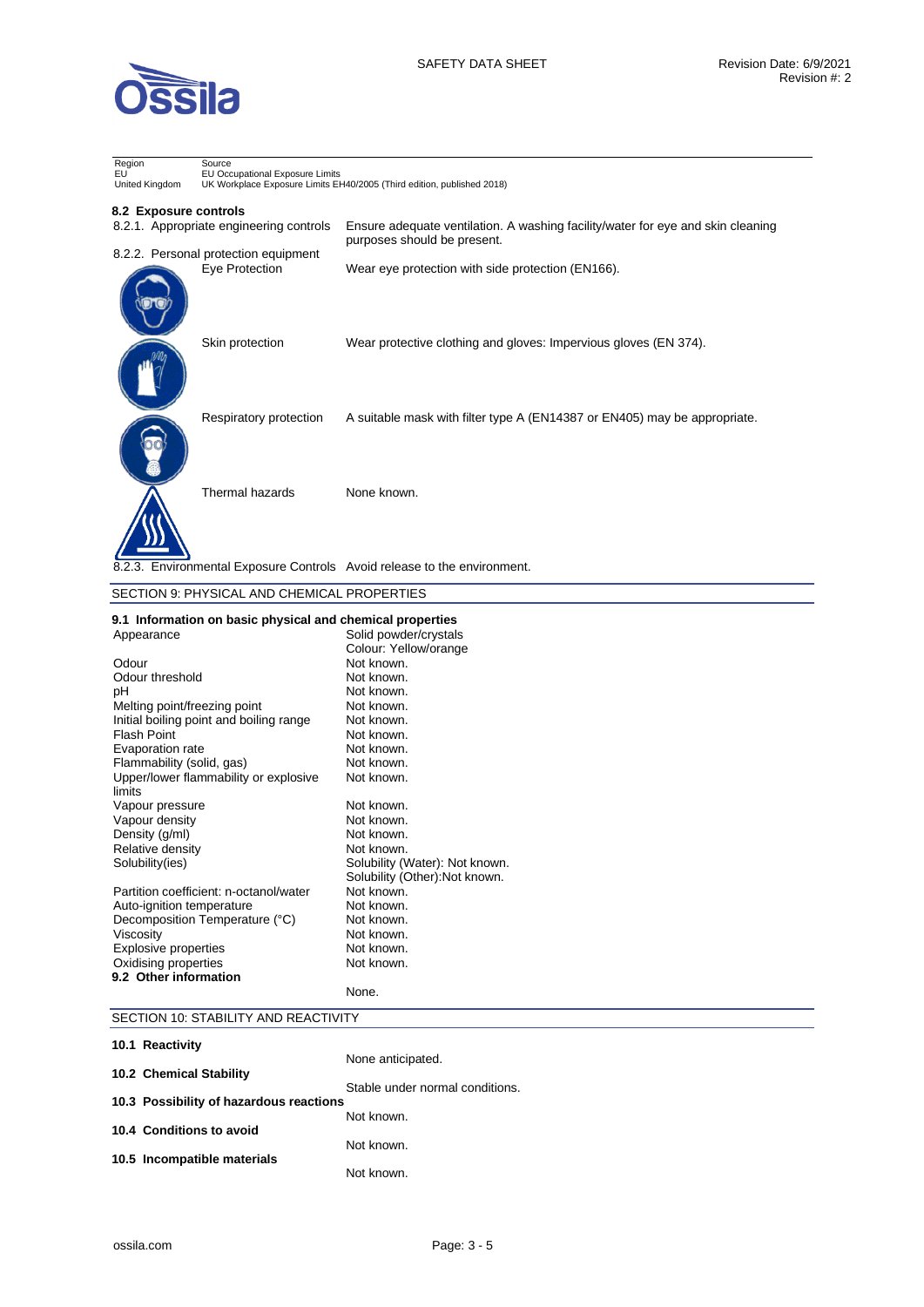

#### **10.6 Hazardous decomposition products**

No hazardous decomposition products known.

| SECTION 11: TOXICOLOGICAL INFORMATION     |                                   |  |  |
|-------------------------------------------|-----------------------------------|--|--|
| 11.1 Information on toxicological effects |                                   |  |  |
| Acute toxicity - Ingestion                | Not classified.                   |  |  |
| Acute toxicity - Skin Contact             | Not classified.                   |  |  |
| Acute toxicity - Inhalation               | Not classified.                   |  |  |
| Skin corrosion/irritation                 | Causes skin irritation.           |  |  |
| Serious eye damage/irritation             | Causes serious eye irritation.    |  |  |
| Skin sensitization data                   | Not classified.                   |  |  |
| Respiratory sensitization data            | Not classified.                   |  |  |
| Germ cell mutagenicity                    | Not classified.                   |  |  |
| Carcinogenicity                           | Not classified.                   |  |  |
| Reproductive toxicity                     | Not classified.                   |  |  |
| Lactation                                 | Not classified.                   |  |  |
| STOT - single exposure                    | May cause respiratory irritation. |  |  |
| STOT - repeated exposure                  | Not classified.                   |  |  |
| Aspiration hazard                         | Not classified.                   |  |  |
| 11.2 Other information                    |                                   |  |  |
|                                           | Not known.                        |  |  |
| SECTION 12: ECOLOGICAL INFORMATION        |                                   |  |  |
| 12.1 Toxicity                             |                                   |  |  |

| Toxicity - Aquatic invertebrates                                  | Not known.                                                                                                                                                                                                                                                                 |
|-------------------------------------------------------------------|----------------------------------------------------------------------------------------------------------------------------------------------------------------------------------------------------------------------------------------------------------------------------|
| Toxicity - Fish                                                   | Not known.                                                                                                                                                                                                                                                                 |
| Toxicity - Algae                                                  | Not known.                                                                                                                                                                                                                                                                 |
| Toxicity - Sediment Compartment                                   | Not classified.                                                                                                                                                                                                                                                            |
| <b>Toxicity - Terrestrial Compartment</b>                         | Not classified.                                                                                                                                                                                                                                                            |
| 12.2 Persistence and Degradation                                  |                                                                                                                                                                                                                                                                            |
|                                                                   | Not known.                                                                                                                                                                                                                                                                 |
| 12.3 Bioaccumulative potential                                    |                                                                                                                                                                                                                                                                            |
|                                                                   | Not known.                                                                                                                                                                                                                                                                 |
| 12.4 Mobility in soil                                             |                                                                                                                                                                                                                                                                            |
|                                                                   | Not known.                                                                                                                                                                                                                                                                 |
| 12.5 Results of PBT and vPvB assessment                           |                                                                                                                                                                                                                                                                            |
|                                                                   | Not known.                                                                                                                                                                                                                                                                 |
| 12.6 Other adverse effects                                        |                                                                                                                                                                                                                                                                            |
|                                                                   | Not known.                                                                                                                                                                                                                                                                 |
|                                                                   |                                                                                                                                                                                                                                                                            |
| SECTION 13: DISPOSAL CONSIDERATIONS                               |                                                                                                                                                                                                                                                                            |
| 13.1 Waste treatment methods                                      |                                                                                                                                                                                                                                                                            |
|                                                                   | Dispose of contents in accordance with local, state or national legislation. Recycle<br>only completely emptied packaging. Normal disposal is via incineration operated by<br>an accredited disposal contractor. Send to a licensed recycler, reclaimer or<br>incinerator. |
| 13.2 Additional Information                                       |                                                                                                                                                                                                                                                                            |
|                                                                   | Disposal should be in accordance with local, state or national legislation.                                                                                                                                                                                                |
| SECTION 14: TRANSPORT INFORMATION                                 |                                                                                                                                                                                                                                                                            |
| IATA/IMO/RID/ADR                                                  | Not classified as hazardous for transport.                                                                                                                                                                                                                                 |
| SECTION 15: REGULATORY INFORMATION                                |                                                                                                                                                                                                                                                                            |
| Funcaceae Demulational Authorizations and/or Destrictions On Heal | 15.1 Safety, health and environmental regulations/legislation specific for the substance or mixture                                                                                                                                                                        |

European Regulations - Authorisations and/or Restrictions On Use Candidate List of Substances of Very High Concern for Authorisation Not listed REACH: ANNEX XIV list of substances subject to authorisation Not listed REACH: Annex XVII Restrictions on the Not listed manufacture, placing on the market and use of certain dangerous substances, mixtures and articles Community Rolling Action Plan (CoRAP) Not listed Regulation (EC) N° 850/2004 of the Not listed European Parliament and of the Council on persistent organic pollutants